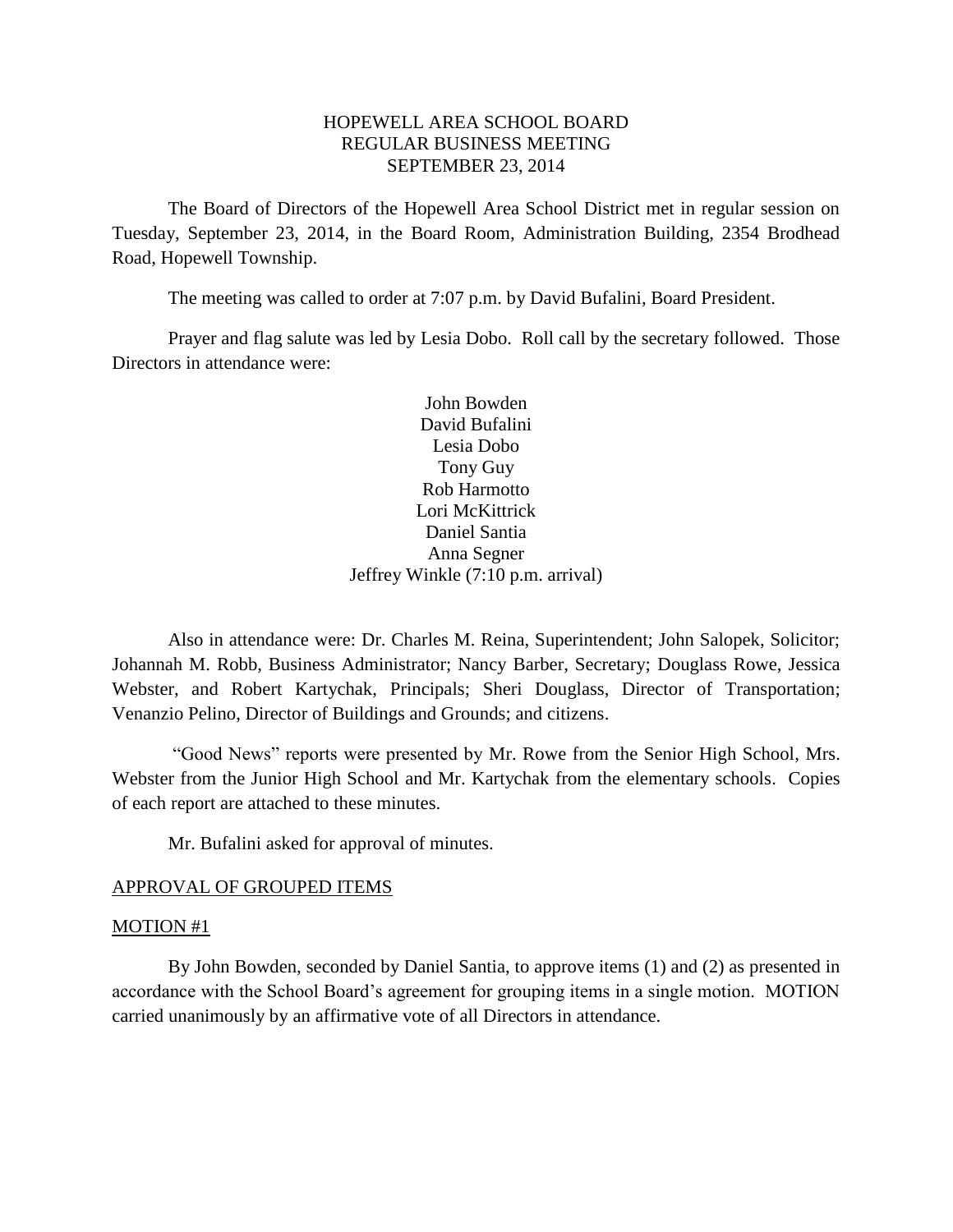## Approval of Minutes

- 1. Recommendation to approve the August 26, 2014 business meeting minutes as presented.
- 2. Recommendation to approve the September 9, 2014 work meeting minutes as presented.

## APPROVAL OF GROUPED ITEMS

### MOTION #2

By Lesia Dobo, seconded by Lori McKittrick, to approve items (1) through (3) as presented in accordance with School Board's agreement for grouping items in a single motion. MOTION carried unanimously by an affirmative vote of all Directors in attendance.

### Tax Collectors' Report

1. Recommendation to accept report for taxes collected for the month of August 2014, as presented, and make said report a part of these minutes.

### Treasurer's Report

2. Recommendation to accept report of the Treasurer for the month of August 2014, as presented, and make said report a part of these minutes.

### Financial Statements

3. Recommendation to accept Financial Statements for the month of August 2014, as presented, and make said statements a part of these minutes.

### VISITOR'S COMMENTS

No visitors wished to address the Board.

At this time Mr. Bufalini asked that Committee discussion and recommendations begin.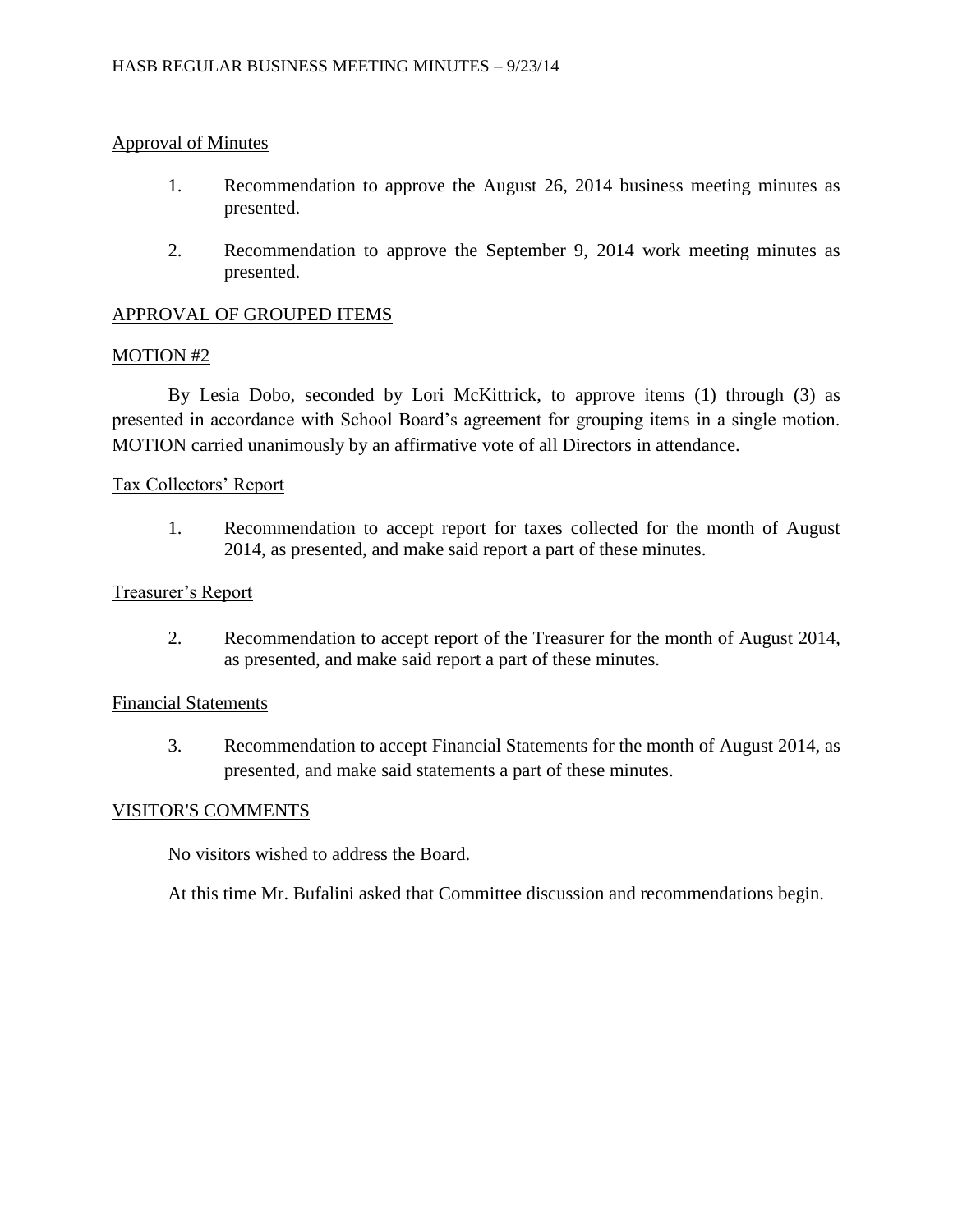## **Education/Curriculum/Instruction by Lesia Dobo, Chair**

## APPROVAL OF GROUPED ITEMS

### MOTION #3

By Lesia Dobo, seconded by Daniel Santia, to approve items 1 and 2 in accordance with School Board's agreement for grouping items in a single motion. MOTION carried unanimously by an affirmative vote of all Directors in attendance.

- 1. Fall musical program at Hopewell High School.
- 2. SAT Prep Course at the Senior High School in the fall of 2014 and spring of 2015.

### MOTION #4

By Lesia Dobo, seconded by Lori McKittrick, to approve the Site-Based Academic Services Agreement between the District and Wesley Spectrum Services. MOTION carried unanimously by an affirmative vote of all Directors in attendance.

## **Athletics by Tony Guy, Chair**

## MOTION #5

By Tony Guy, seconded by Lesia Dobo, to approve a 10<sup>th</sup> grade student from Ambridge Area School District to practice and participate in swimming meets with the varsity swim team for the 2014-2015 School Year, effective in the spring 2015. MOTION carried unanimously by an affirmative vote of all Directors in attendance.

## **Buildings and Grounds by Anna Segner, Chair**

## APPROVAL OF GROUPED ITEMS

### MOTION #6

By Anna Segner, seconded by Tony Guy, to approve items 1 through 4, as presented in accordance with School Board's agreement for grouping items in a single motion. MOTION carried unanimously by an affirmative vote of all Directors in attendance.

1. Request from Hopewell Youth Basketball to use Gym B at the Junior High School from September 15 through October 31, 2014 on Monday and Wednesday evenings from 6:00 p.m. until 8:00 p.m. and to use Gym A on Saturday's from 9:00 a.m. until 12:00 p.m. In addition, they would like to use Gym A from November 3, 2014 through March 31, 2015, Monday through Friday from 6:00 p.m. until 8:00 p.m. and from 9:00 a.m. until 12:00 p.m. on Saturday.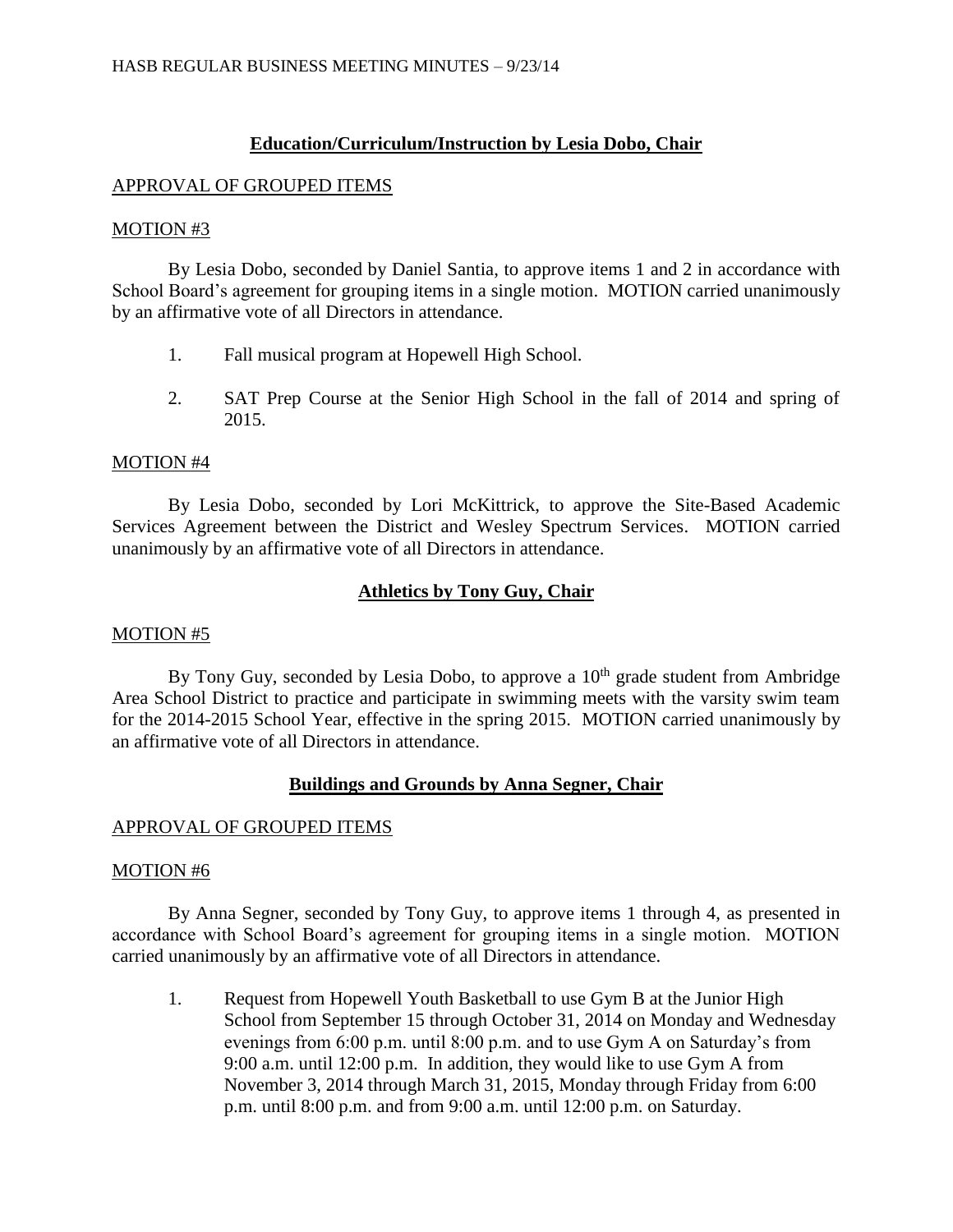- 2. Request from Little Lady Vikings Basketball to use Gym B at the Junior High School on Mondays, Wednesdays, Fridays, and Saturdays from October until the end of February for practice and games.
- 3. Request from Jeff Homziak to use Gym B at the Junior High School on Wednesday evenings and both the main and auxiliary gyms at the Senior High School on Saturday's for an instructional basketball league for girls in grades 2 through 6 beginning October 15, 2014 through December 6, 2014.
- 4. Request from Jeff Homziak to use the auxiliary gym at the Senior High School to hold a youth basketball skills clinic for boys and girls in grades 1 through 8 from September through May.

## APPROVAL OF GROUPED ITEMS

## MOTION #7

By Anna Segner, seconded by Daniel Santia, to approve items 1 and 2, as presented in accordance with School Board's agreement for grouping items in a single motion. MOTION carried unanimously by an affirmative vote of all Directors in attendance.

- 1. Annual Preventive Maintenance Service Agreement with Tri-State Fitness, Services, Inc. for all cardiovascular fitness equipment located at the Senior High School at a cost of \$1,000.
- 2. Annual Preventive Maintenance Service Agreement with Tri-State Fitness Services, Inc. for all cardiovascular fitness equipment and Bodymasters strength equipment located at the Junior High School at a cost of \$1,500.

# **Finance and Budget by John Bowden, Chair**

## MOTION #8

By John Bowden, seconded by Jeff Winkle, to approve items (1) through (3) and to ratify items (4) and (5) as presented in accordance with School Board's agreement for grouping items in a single motion. MOTION carried unanimously by an affirmative roll call vote of all Directors in attendance.

- 1. General Fund List of Bills in the amount of \$599,208.67
- 2. Capital Reserve Fund payment in the amount of \$87,708.10
- 3. Cafeteria Fund payments in the amount of \$26,033.16
- 4. Capital Reserve Fund payments in the amount of \$36,912.00
- 5. General Fund payments in the amount of \$4,628,256.44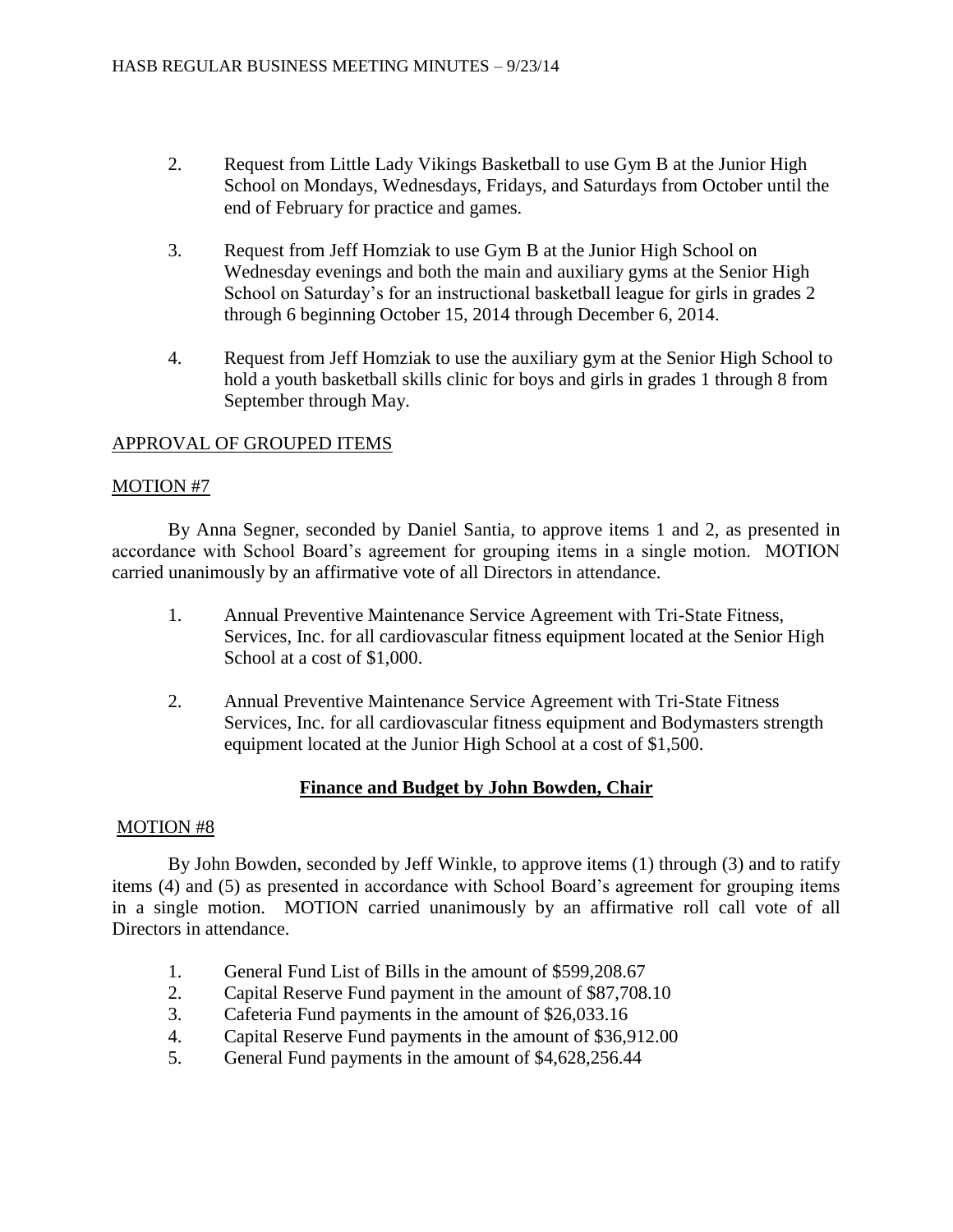## **Legislative by Jeffery Winkle; Chair**

### MOTION #9

MOTION by Jeffery Winkle, seconded by Lori McKittrick, to approve the following candidates for PSBA election of officers. MOTION carried by a vote of seven to two, with Mr. Bowden and Mr. Guy abstaining.

- a. President-elect: Kathy Swope
- b. Vice President: Mark B. Miller
- c. Treasurer: Otto W. Voit III
- d. At-large Representative (West): Daniel J. O'Keefe

## **Personnel by Rob Harmotto, Chair**

#### MOTION #10

By Rob Harmotto, seconded by Lesia Dobo, to the approve the request from Amanda Iannini, Guidance Counselor at Hopewell and Margaret Ross Elementary Schools, for leave without pay beginning September 15, 2014 through December 2, 2014.

#### MOTION #11

By Rob Harmotto, seconded by Tony Guy to approve the employment of Diane Rohm as of 4-hour library aide at the elementary schools, effective September 24, 2014. MOTION carried unanimously by an affirmative vote of all Directors in attendance.

### APPROVAL OF GROUPED ITEMS

### MOTION #12

By Rob Harmotto, seconded by John Bowden, to approve items 1 through 4, as presented in accordance with School Board's agreement for grouping items in a single motion. MOTION carried unanimously by an affirmative vote of all Directors in attendance.

- 1. Employment of Britta Grafton, 6<sup>th</sup> Assistant Girls' Basketball Coach, effective September 24, 2014, at a salary of \$1,800.
- 2. Change of employment status for Ivona Krigar from substitute to 6-hour cleaning person at Margaret Ross Elementary School, effective September 8, 2014.
- 3. Change of employment status for Keith Lorich from substitute bus driver to permanent bus driver, effective September 15, 2014.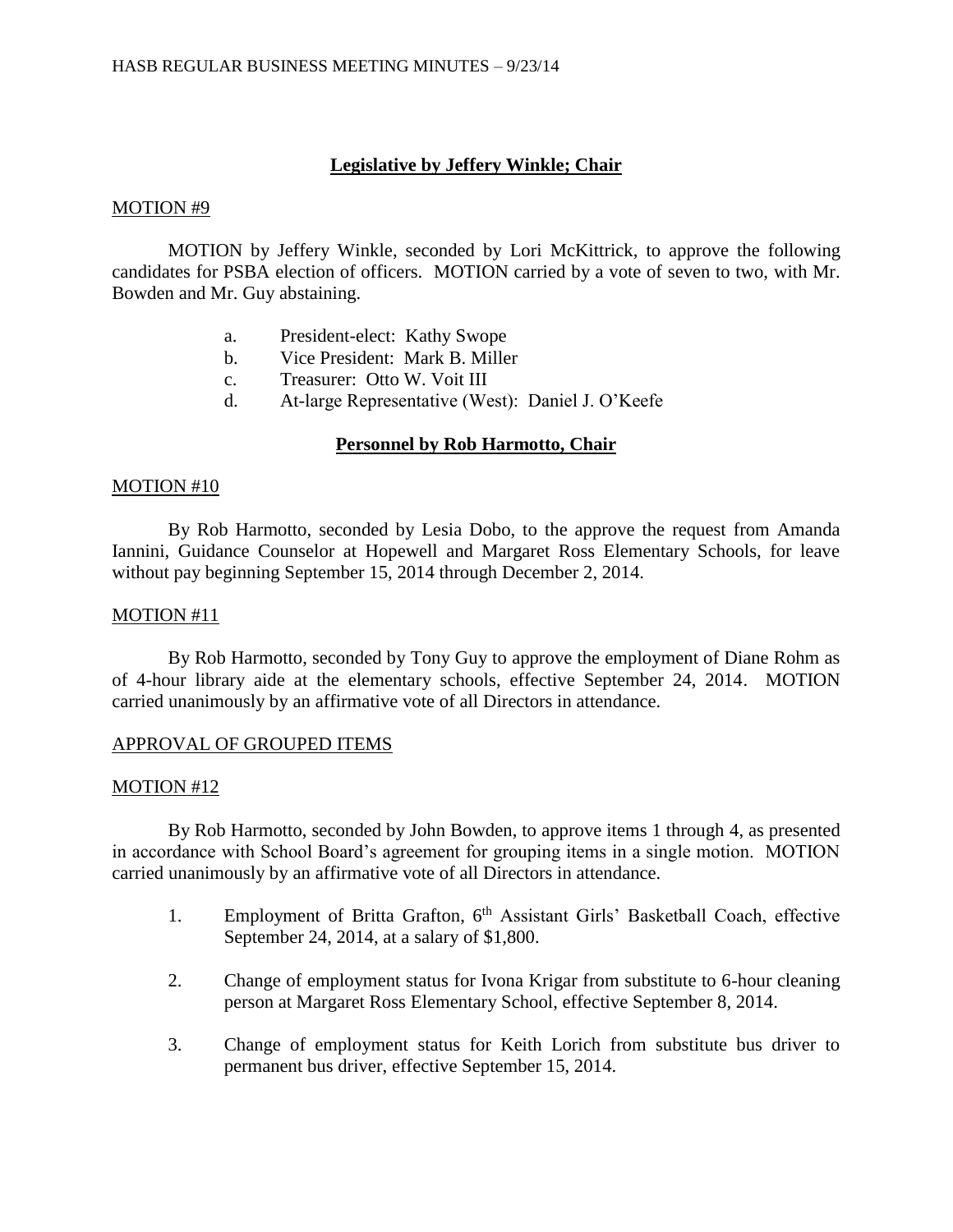4. Change of employment status for Jennifer Milligan from substitute food services employee to 2-hour lunch cook at Independence Elementary School, effective September 11, 2014.

## MOTION #13

By Rob Harmotto, seconded by Daniel Santia, to approve the substitute personnel rosters. MOTION carried unanimously by an affirmative vote of all Directors in attendance.

### Superintendent's Report

Dr. Reina spoke of the following items in his Superintendent's Report.

- 1. Due to testing schedules and end-of-year academic requirements, Dr. Reina would like to change the school picnic for the 2015-2016 school year to after school has ended for the year. The tentative date would be June 15, 2016.
- 2. Dr. Reina is working with Norm Kraus, Hopewell Township Manager, to bring ALICE training to the District. Training for a limited number of District personnel and local law enforcement is tentatively scheduled for May 19 and 20, 2015. Individuals trained this year would train District staff during the 2015-2016 school year.
- 3. The Community College of Beaver County would like to open their Aviation Academy to high school students. Dr. Reina toured the facility on September 18, 2014, with Bill Pinter, Director of Aviation. Dr. Reina thought it was an outstanding program and a wonderful opportunity for students who wanted to pursue a career in aviation.

### Solicitor's Report

Nothing to report.

### Unfinished Business

Nothing to report.

### Upcoming School Board Meetings

October 14, 2014 – 7:00 p.m. Work Meeting, Central Administration October 28, 2014 – 7:00 p.m. Regular Business Meeting, Central Administration